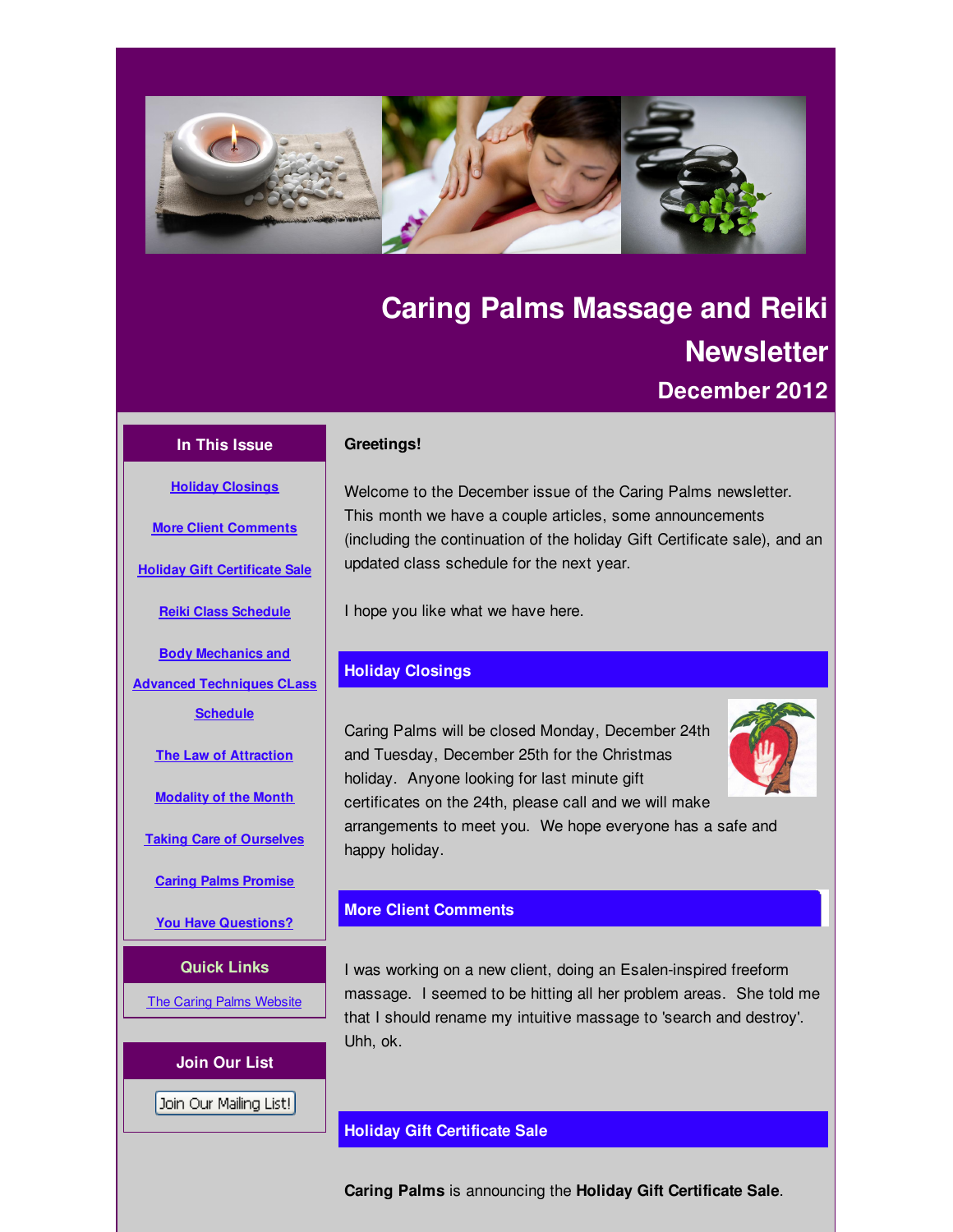Buy 1 gift certificate, save \$5 Buy 2 gift certificates, save \$15 Buy 3 gift certificates, save \$25 *Best Deal*: Buy 4 gift certificates, get 1 gift certificate FREE!

Gift Certificates are available for massage or Reiki sessions, or massage or Reiki classes. Buy gift certificates for friends and loved ones, or just for yourself. If you have four friends that can benefit from massage or Reiki (and everyone can), you can buy four gift certificates for them, and get one free for yourself. If you are a regular client, you can buy four gift certificates for yourself and get five sessions (this is the best deal going).

The sale is going on now and runs through Monday, December 24th. Gift certificates are available in the studio and can be ordered by phone with a credit card at (904) 246-2206, or by mail with a check. (Sorry, this special is not available at the web site.) What better gift to give to those you care about? Give them the gift of love and healing.

# **Reiki Class Schedule**

The following is a list of currently scheduled Reiki Classes. Each class (unless otherwise marked) currently has a status of 'Scheduled'. This means that a date has been set, but no one has signed up for it yet. Once a deposit has been received for a class, the status will be 'Confirmed'. Any class marked as 'Closed' has filled up. (Note: In some cases, one may be able to enter a class marked 'Closed' with permission of the instructor.)



Reiki 1

- January 19 (Saturday) 10am 5pm **Confirmed**
- February 9 (Saturday) 10am 5pm
- February 13 (Wednesday) 10am 5pm
- March 9 (Saturday) 10am 5pm
- April 13 (Saturday) 10am 5pm
- April 17 (Wednesday) 10am 5pm
- May 11 (Saturday) 10am 5pm
- June 8 (Saturday) 10am 5pm
- June 19 (Wednesday) 10am 5pm
- July 13 (Saturday) 10am 5pm
- August 10 (Saturday) 10am 5pm
- August 14 (Wednesday) 10am 5pm
- September 14 (Saturday) 10am 5pm
- September 18 (Wednesday) 10am 5pm
- October 12 (Saturday) 10am 5pm
- October 16 (Wednesday) 10am 5pm
- November 9 (Saturday) 10am 5pm
- March 2 (Saturday) 10am 5pm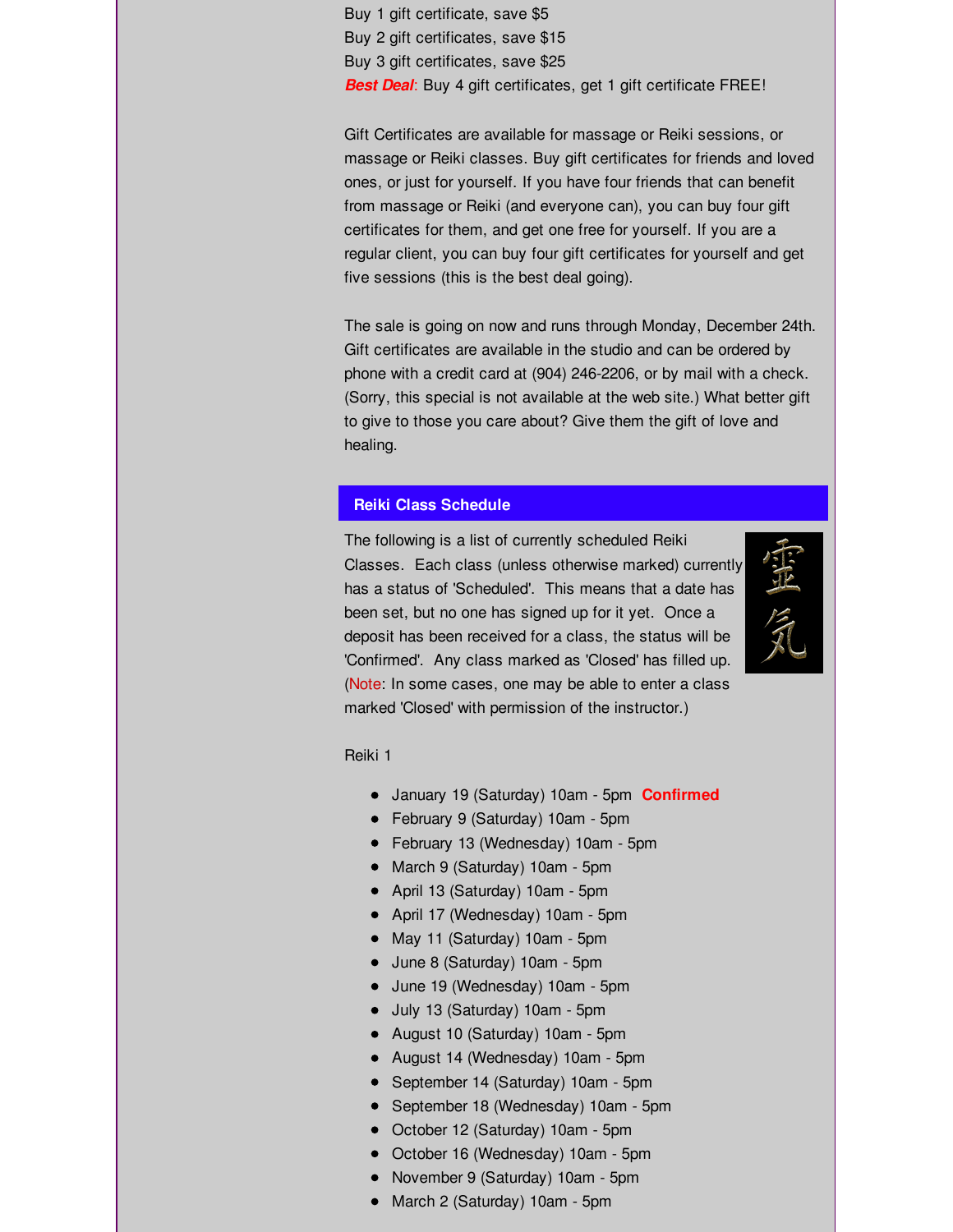Reiki 2

- May 25 (Saturday) 10am 5pm
- July 27 (Saturday) 10am 5pm
- August 17 (Saturday) 10am 5pm
- October 26 (Saturday) 10am 5pm

Reiki 3

- December 1 (Saturday) 10am 5pm **Confirmed**
- December 4 (Tuesday) 10am 5pm **Confirmed**

2013

- April 6 (Saturday) 10am 5pm
- June 29 (Saturday) 10am 5pm
- August 24 (Saturday) 10am 5pm
- November 23 (Saturday) 10am 5pm

All classes are open to anyone wanting to learn this unique method of hands-on healing. The cost for each class is \$100 no matter what level of Reiki the class is for. A 50% deposit (\$50) is required a minimum of seven (7) days prior to the class date (or permission of the instructor) to reserve a space in the class. Classes with no deposits received by the cut off date will be canceled. All class statuses may be viewed under Reiki, Reiki Class Information, and Class Schedule. You can also sign up for classes there. (Check the website for the location.)

Each Reiki class is six (6) CEUs for Florida massage therapists.

#### **Body Mechanics and Advanced Techniques Class Schedule**

The following is a list of currently scheduled classes. This class is a two-day class worth 12 CE hours for Florida massage therapists. Each class (unless otherwise marked) currently has a status of 'Scheduled'. This means that a date has been set, but no one has signed up for it yet. Once a deposit has been received for a class, the status will be 'Confirmed'. The current schedule is as follows:

- March 16 March 17 (Saturday 9:00am 5:00pm and Sunday 10:00am - 4:00pm)
- June 4 June 5 (Tuesday 9:00am 5:00pm and Wednesday 10:00am - 4:00pm)
- June 22 June 23 (Saturday 9:00am 5:00pm and Sunday 10:00am - 4:00pm)
- August 3 August 4 (Saturday 9:00am 5:00pm and Sunday 10:00am - 4:00pm)
- August 20 August 21 (Tuesday 9:00am 5:00pm and Wednesday 10:00am - 4:00pm)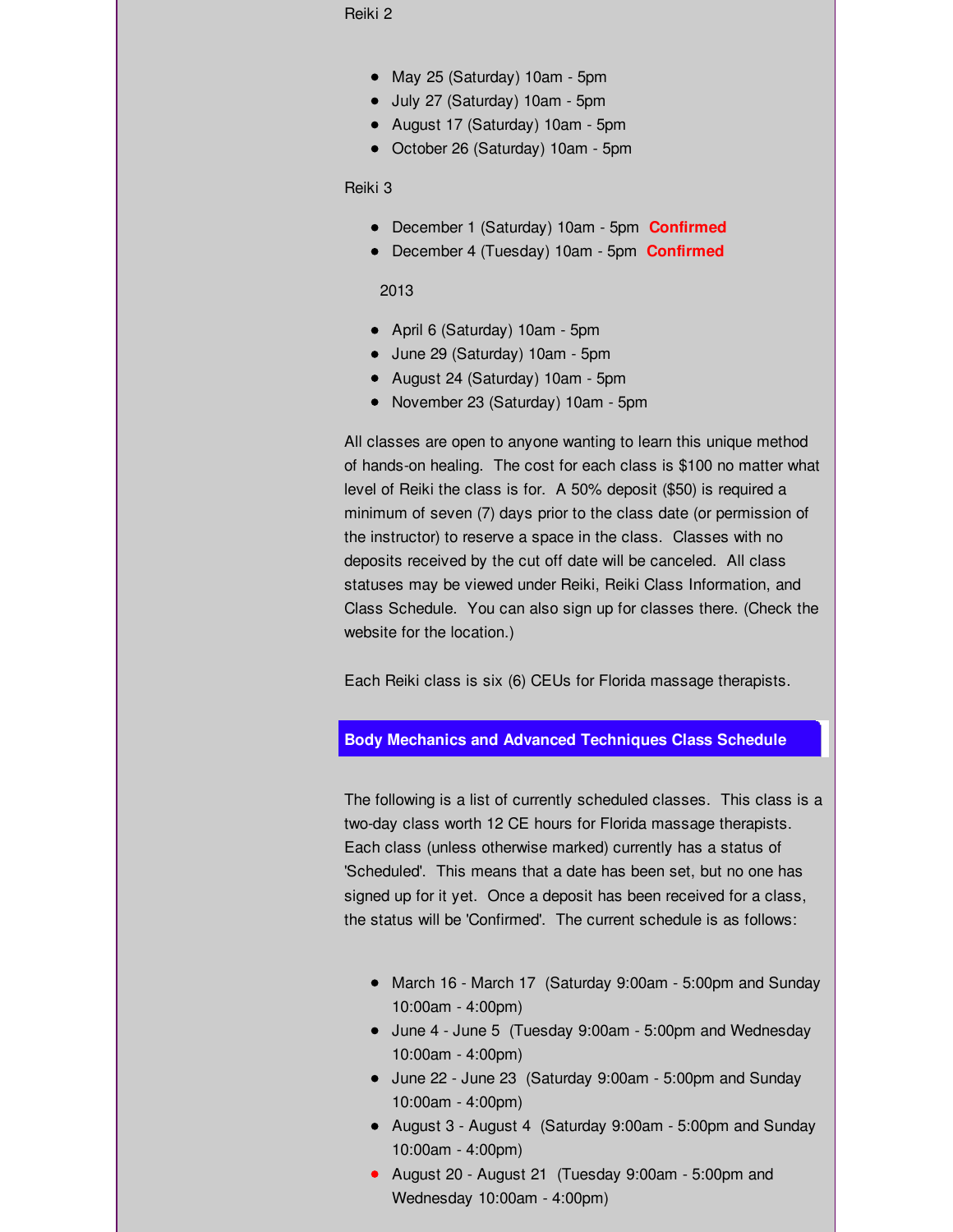All classes are scheduled to be held at the Hampton Inn at Jacksonville Beach, FL. Should the location change, that change will be on the website and students notified.

#### Hotel [Details](http://r20.rs6.net/tn.jsp?f=001y1ltD-1ldJDzDiVwNHG-Es5HooYJqU2RTJRjSvwn_LiyjeQXwVNZuAm_keXLBxt0oxUcLWuKUTVaVohJMqAxNjnjZt6s3z4MjrXryEbPtWv3rUa3NJDXHtehxHPuQ1cXJ_NvG_kH8KhudtJIpKp-Nz8GVtUoaLGbUFRGk8ZWiDnHPZSmaa7ze4h3Ru7O3XiwBiRoQn49exLB5_T5eVjXLoOp5YTVIpd8&c=&ch=)

**Note:** Check with the hotel for special room rates.

Maximize your results with less effort. Utilize the science of martial arts and apply it to massage. Body Mechanics and Advanced Techniques for Massage Therapists is designed to reconnect the massage therapist with proper body mechanics and techniques showing how to work without hurting oneself and how to apply deep pressure with little effort. The class being part lecture, part hands-on practice uses theory, stances, centering, and the proper use of body strength from martial arts and applies them to the art of massage therapy. Students will learn how to focus their energies and use their body to do deep work with less effort and not get hurt. This class will help anyone to work deeply with less effort no matter if one is 90 pounds or 250 pounds. This class is for both the seasoned therapist and the new therapist. It will show moves everyone is familiar with, but in a new light as well as moves many people may not have seen before (which have been taken from Lomi Lomi, Esalen, and other styles). The idea is not to dictate how to practice, but to show better body mechanics which the therapist can adapt to what they do. This is true whether they adapt all of it or just part of it.

**Florida Board of Massage Approved for twelve (12) Continuing Education Hours (CEUs)**

**Class Cost: \$300 Early Registration (at least 19 days before the class date)**

#### **\$350 within 19 days of the class date**

This class is for licensed massage therapists or anyone that regularly uses massage in their practice. CEUs are available for Florida massage therapists only. For those looking to learn basic massage for relaxation for their partner or friends, see the website on the Massage For Couples classes.

To sign up for classes, go to the website and select Continuing Education, Body Mechanics and Advanced Techniques, and Class Schedule to see additions and changes or to sign up.

# **The Law of Attraction**

#### **by Brian Dean**

I was listening to a talk by someone the other day, and they said something I knew, but really had not realized. The speaker was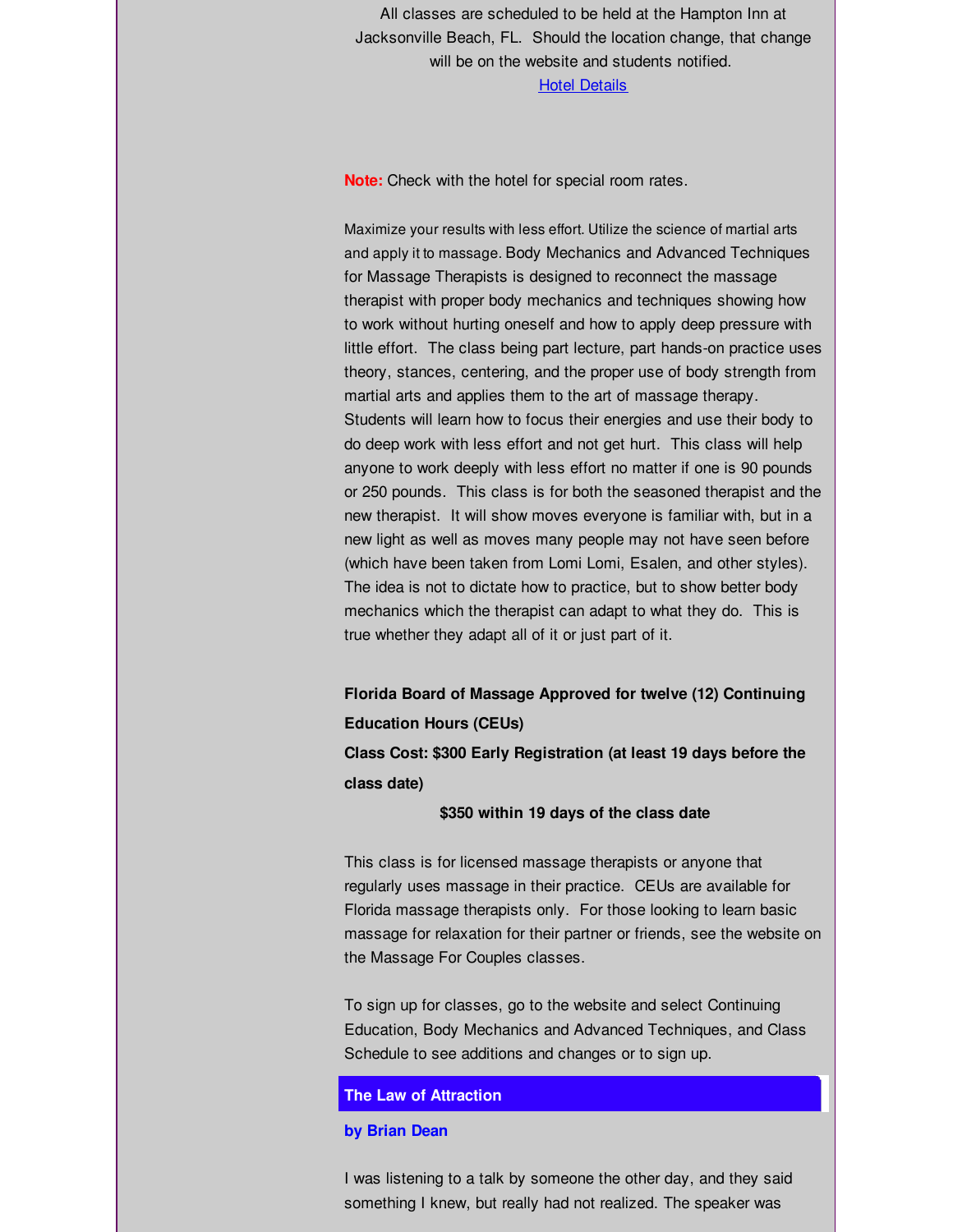talking about the Law of Attraction.

Put simply, the Law of Attraction states that you bring to you what you spend the most energy on. If you spend your days thinking how good things are going to go, you help create that outcome... you attract good things to you. If you spend your day in fear, you will bring to you the things that you fear the most.

For example, when I do my work, it is in a legal, professional, and ethically and morally correct manner. Yet, if I am constantly afraid that someone will come in and misinterpret what I am doing, it will happen (as it did in another Florida county where a massage therapist and Reiki practitioner was arrested for doing Reiki and charged with practicing medicine without a license). If I put a lot of energy into being afraid, I will attract exactly that to me. If I am afraid that I will get a lot of perverts coming in, I will get that. Instead, I put my energies into bringing people to me that will understand and need my work. Because I put that positive energy out there, I get exactly the type of clientele I want.

The Law of Attraction is the basis of several books and self-help methods including 'The Secret'. You have to put the positive energy out there and keep having faith in it to make it manifest into reality. But it takes time. That is where most people fail.

But one thing the speaker I was listening to said that hit home was that the Law of Attraction is always in effect. It is always working. It is always bringing things to you based on what you are putting your energy into. It doesn't just happen when you really, really want something, or are really, really concerned about something. It is happening constantly. So whatever is going on in your head, with your attitude, you are attracting things to you. So, what is it you're attracting? And if it is not what you want, what can you change? Me, I'm attracting a good end to this year, and a great year next year.

Just something to think about.

#### **Modality of the Month**

#### **Myofascial Unwinding**

Every memory of everything we have done in our lives is stored as energy in every cell of our bodies. This energy can cause us problems unless it is released because it is linked to all of our experiences, the good as well as the bad. Memories such as sexual abuse, auto accidents, or any other memory based energy can affect us in how we act or react to things. Unwinding is a way of releasing this energy.

John Barnes discovered that our bodies need to release energies to be able to let go of past issues. If you were to watch a dog as it gets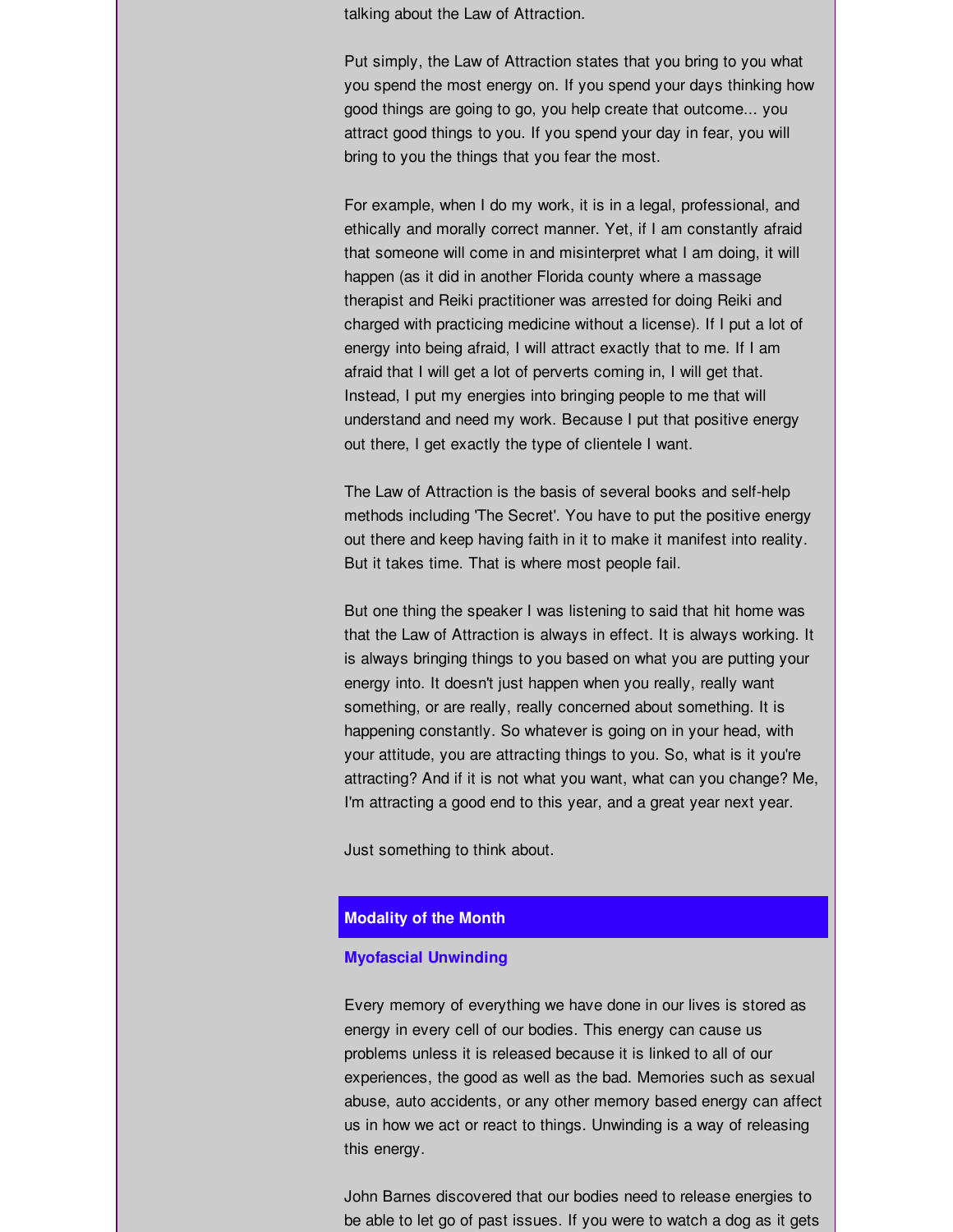up or lies down, you will see that it does not simply get up or lay down. It goes through a lot of movement. When a dog gets up, it usually shakes itself. When it lies down, it will move in circles several times. This is a form of releasing energy.

#### read [more](http://r20.rs6.net/tn.jsp?t=4wg4uglab.0.yxbj6klab.tu8uywbab.&ts=S0835&r=3&p=http%3A%2F%2Fwww.caringpalms.com%2Farticle_unwind.html)

#### **Taking Care of Ourselves**

#### **by Brian Dean**

How often do we take time for ourselves? Those of us with jobs, families, people who rely on us, we find it hard to take a step back and care for ourselves. This is especially true for people in the healing profession. We find it hard to say no when someone is in need. In fact we will help others long before we make the time for ourselves.

In fact, we can't seem to make the time to care for ourselves. And when we do make it, all too often we feel selfish for indulging in some much needed healing. But the truth is that if we let ourselves get too dragged out, our ability to help others diminishes, sometimes to the point of being ineffective. This is true whether it is a therapist giving a massage or someone trying to put a good meal on the table for their family.

Now what started this topic was something I said to someone that I had just taken though a meditation. The words just popped into my head. The first thought I had (after I realized that it would make a good topic for this newsletter) was that it was very profound and true. And that something was this...

The best thing we can do for others... the best gift we can give others, is to be in the best shape possible, mentally, physically, and energetically. That way, when they have need, we are the best prepared to help them. To achieve this, we need to take time for ourselves to heal, to be the best possible, to be at the top of our game, to be what they need.

Interesting huh?